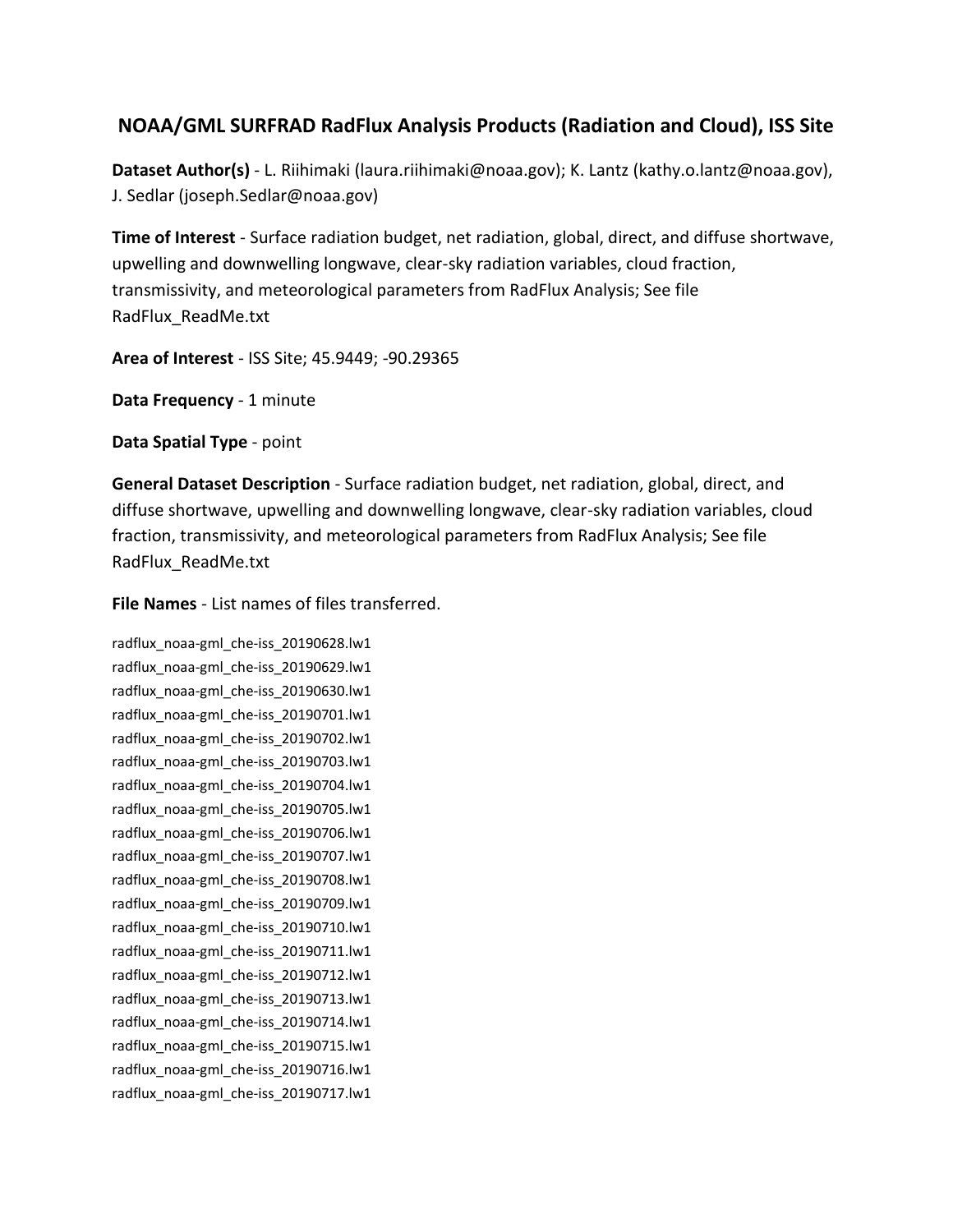radflux\_noaa-gml\_che-iss\_20190718.lw1 radflux\_noaa-gml\_che-iss\_20190719.lw1 radflux\_noaa-gml\_che-iss\_20190720.lw1 radflux\_noaa-gml\_che-iss\_20190721.lw1 radflux\_noaa-gml\_che-iss\_20190722.lw1 radflux\_noaa-gml\_che-iss\_20190723.lw1 radflux\_noaa-gml\_che-iss\_20190724.lw1 radflux\_noaa-gml\_che-iss\_20190725.lw1 radflux\_noaa-gml\_che-iss\_20190726.lw1 radflux\_noaa-gml\_che-iss\_20190727.lw1 radflux\_noaa-gml\_che-iss\_20190728.lw1 radflux\_noaa-gml\_che-iss\_20190728.lw1 radflux\_noaa-gml\_che-iss\_20190729.lw1 radflux\_noaa-gml\_che-iss\_20190730.lw1 radflux\_noaa-gml\_che-iss\_20190731.lw1 radflux\_noaa-gml\_che-iss\_20190801.lw1 radflux\_noaa-gml\_che-iss\_20190802.lw1 radflux\_noaa-gml\_che-iss\_20190803.lw1 radflux\_noaa-gml\_che-iss\_20190804.lw1 radflux\_noaa-gml\_che-iss\_20190805.lw1 radflux\_noaa-gml\_che-iss\_20190806.lw1 radflux\_noaa-gml\_che-iss\_20190807.lw1 radflux\_noaa-gml\_che-iss\_20190808.lw1 radflux\_noaa-gml\_che-iss\_20190809.lw1 radflux\_noaa-gml\_che-iss\_20190810.lw1 radflux\_noaa-gml\_che-iss\_20190811.lw1 radflux\_noaa-gml\_che-iss\_20190812.lw1 radflux\_noaa-gml\_che-iss\_20190813.lw1 radflux\_noaa-gml\_che-iss\_20190814.lw1 radflux\_noaa-gml\_che-iss\_20190815.lw1 radflux\_noaa-gml\_che-iss\_20190816.lw1 radflux\_noaa-gml\_che-iss\_20190817.lw1 radflux\_noaa-gml\_che-iss\_20190818.lw1 radflux\_noaa-gml\_che-iss\_20190819.lw1 radflux\_noaa-gml\_che-iss\_20190820.lw1 radflux\_noaa-gml\_che-iss\_20190821.lw1 radflux\_noaa-gml\_che-iss\_20190822.lw1 radflux\_noaa-gml\_che-iss\_20190823.lw1 radflux\_noaa-gml\_che-iss\_20190824.lw1 radflux\_noaa-gml\_che-iss\_20190825.lw1 radflux\_noaa-gml\_che-iss\_20190826.lw1 radflux\_noaa-gml\_che-iss\_20190827.lw1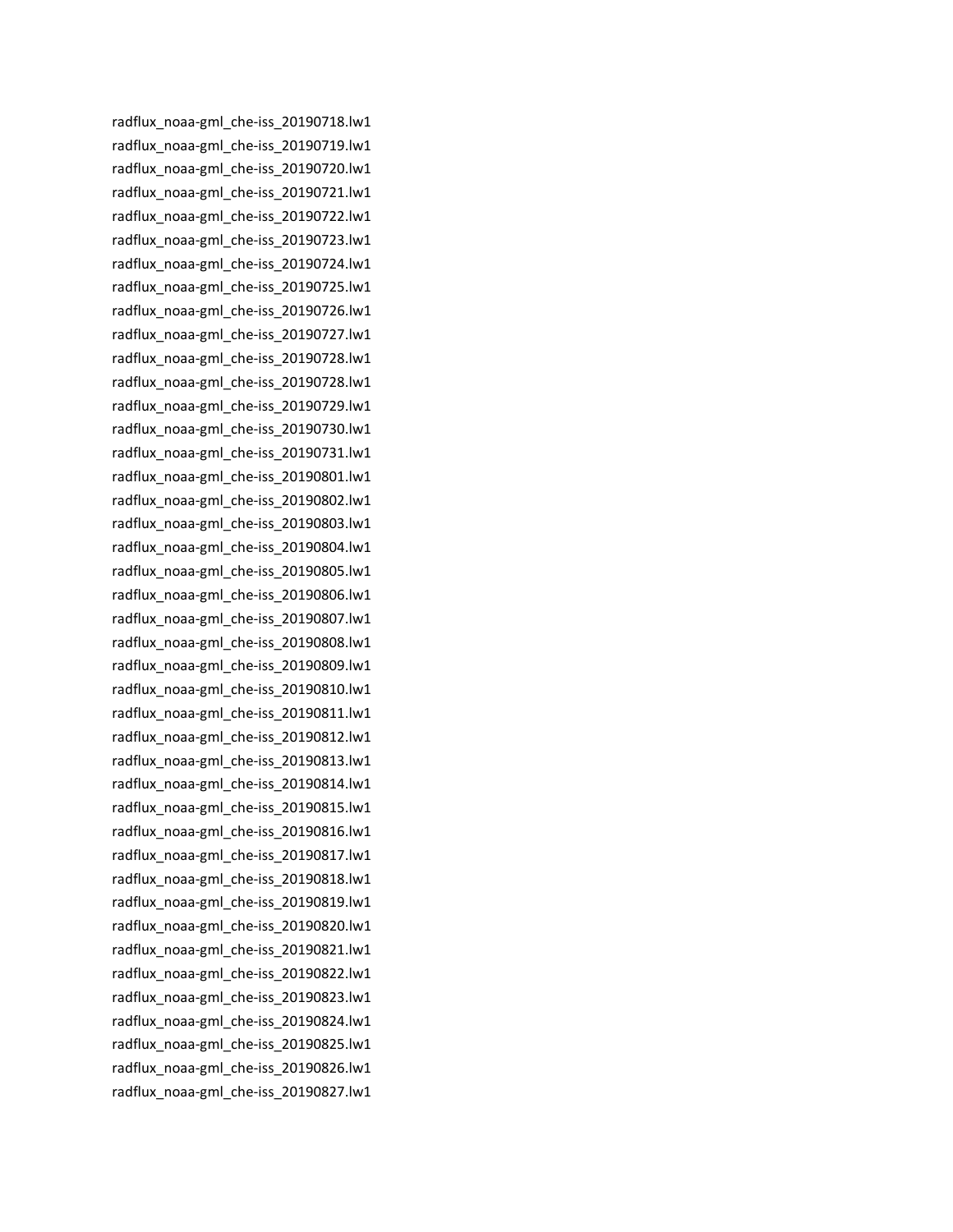radflux\_noaa-gml\_che-iss\_20190828.lw1 radflux\_noaa-gml\_che-iss\_20190829.lw1 radflux\_noaa-gml\_che-iss\_20190830.lw1 radflux\_noaa-gml\_che-iss\_20190831.lw1 radflux\_noaa-gml\_che-iss\_20190901.lw1 radflux\_noaa-gml\_che-iss\_20190902.lw1 radflux\_noaa-gml\_che-iss\_20190903.lw1 radflux\_noaa-gml\_che-iss\_20190904.lw1 radflux\_noaa-gml\_che-iss\_20190905.lw1 radflux\_noaa-gml\_che-iss\_20190906.lw1 radflux\_noaa-gml\_che-iss\_20190907.lw1 radflux\_noaa-gml\_che-iss\_20190908.lw1 radflux\_noaa-gml\_che-iss\_20190909.lw1 radflux\_noaa-gml\_che-iss\_20190910.lw1 radflux\_noaa-gml\_che-iss\_20190911.lw1 radflux\_noaa-gml\_che-iss\_20190912.lw1 radflux\_noaa-gml\_che-iss\_20190913.lw1 radflux\_noaa-gml\_che-iss\_20190914.lw1 radflux\_noaa-gml\_che-iss\_20190915.lw1 radflux\_noaa-gml\_che-iss\_20190916.lw1 radflux\_noaa-gml\_che-iss\_20190917.lw1 radflux\_noaa-gml\_che-iss\_20190918.lw1 radflux\_noaa-gml\_che-iss\_20190919.lw1 radflux\_noaa-gml\_che-iss\_20190920.lw1 radflux\_noaa-gml\_che-iss\_20190921.lw1 radflux\_noaa-gml\_che-iss\_20190922.lw1 radflux\_noaa-gml\_che-iss\_20190923.lw1 radflux\_noaa-gml\_che-iss\_20190924.lw1 radflux\_noaa-gml\_che-iss\_20190925.lw1 radflux\_noaa-gml\_che-iss\_20190926.lw1 radflux\_noaa-gml\_che-iss\_20190927.lw1 radflux\_noaa-gml\_che-iss\_20190928.lw1 radflux\_noaa-gml\_che-iss\_20190929.lw1 radflux\_noaa-gml\_che-iss\_20190930.lw1 radflux\_noaa-gml\_che-iss\_20191001.lw1 radflux\_noaa-gml\_che-iss\_20191002.lw1 radflux\_noaa-gml\_che-iss\_20191003.lw1 radflux\_noaa-gml\_che-iss\_20191004.lw1 radflux\_noaa-gml\_che-iss\_20191005.lw1 radflux\_noaa-gml\_che-iss\_20191006.lw1 radflux\_noaa-gml\_che-iss\_20191007.lw1 radflux\_noaa-gml\_che-iss\_20191008.lw1